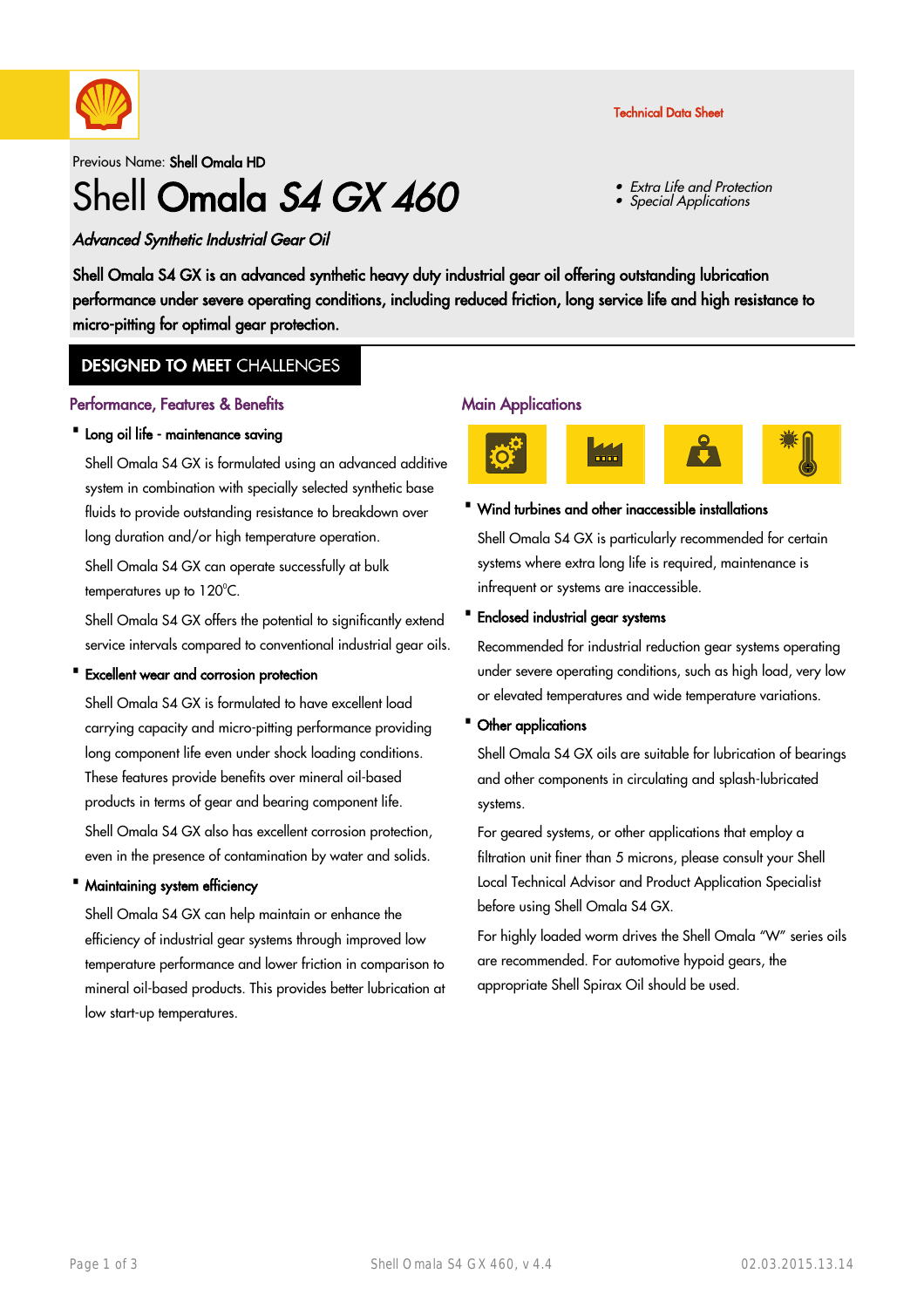## Specifications, Approvals & Recommendations

- · David Brown S1.53.106, except ISO 1000
- Approved for wind turbine gearboxes by: Gamesa, Dongfang Wind Turbines, Dalian Heavy Industries and Sinovel
- ·ISO 12925-1 Type CKD, except ISO 1000

## Typical physical characteristics

- · ANSI/AGMA 9005-E02 (EP), except ISO 1000
- · US Steel 224, except ISO 1000
- · DIN 51517-3 (CLP), except ISO 1000

For a full listing of equipment approvals and recommendations, please consult your local Shell Technical Helpdesk.

| Properties                    |                   |                    | Method                | <b>S4 GX 460</b> |
|-------------------------------|-------------------|--------------------|-----------------------|------------------|
| <b>Viscosity Grade</b>        |                   |                    | <b>ISO 3448</b>       | 460              |
| <b>Kinematic Viscosity</b>    | @40 $^{\circ}$ C  | $mm^2/s$           |                       | 462.5            |
| <b>Kinematic Viscosity</b>    | @100 $^{\circ}$ C | $mm^2/s$           |                       | 50               |
| <b>Viscosity Index</b>        |                   |                    | <b>ISO 2909</b>       | 170              |
| <b>Flash Point</b>            |                   | $^{\circ}$ C       | <b>ISO 2592 (COC)</b> | 264              |
| <b>Pour Point</b>             |                   | $^{\circ}C$        | <b>ISO 3016</b>       | $-36$            |
| <b>Density</b>                | @15 $^{\circ}$ C  | kg/m <sup>3</sup>  | <b>ISO 12185</b>      | 879              |
| <b>FZG Load Carrying Test</b> |                   |                    | DIN 51354-2           |                  |
| <b>FZG Load Carrying Test</b> |                   | failure load stage | A/8,3/90              | >14              |
| <b>FZG Load Carrying Test</b> |                   | failure load stage | A/16,6/90             | >14              |
| <b>Timken OK Load</b>         |                   | $\mathsf{lbs}$     | ASTM D2782            | >85              |

These characteristics are typical of current production. Whilst future production will conform to Shell's specification, variations in these characteristics may occur.

## Health, Safety & Environment

#### · Health and Safety

Omala S4 GX 460 is unlikely to present any significant health or safety hazard when properly used in the recommended application and good standards of personal hygiene are maintained.

Avoid contact with skin. Use impervious gloves with used oil. After skin contact, wash immediately with soap and water.

Guidance on Health and Safety is available on the appropriate Material Safety Data Sheet, which can be obtained from http://www.epc.shell.com/

#### · Protect the Environment

Take used oil to an authorised collection point. Do not discharge into drains, soil or water.

## Additional Information

#### · Change over procedure

Omala S4 GX is based on synthesized hydrocarbon fluids and is compatible with petroleum mineral oil-based industrial gear lubricants - no special change-over procedure is necessary. However, to achieve the complete benefit of Omala S4 GX they should not be mixed with other oils.

It is also advisable to ensure that oil systems are clean and free from contamination.

#### · Advice

Check compatibility with other products before use. Advice on applications not covered here may be obtained from your Shell representative.

## · Storage

Protect against the cold.